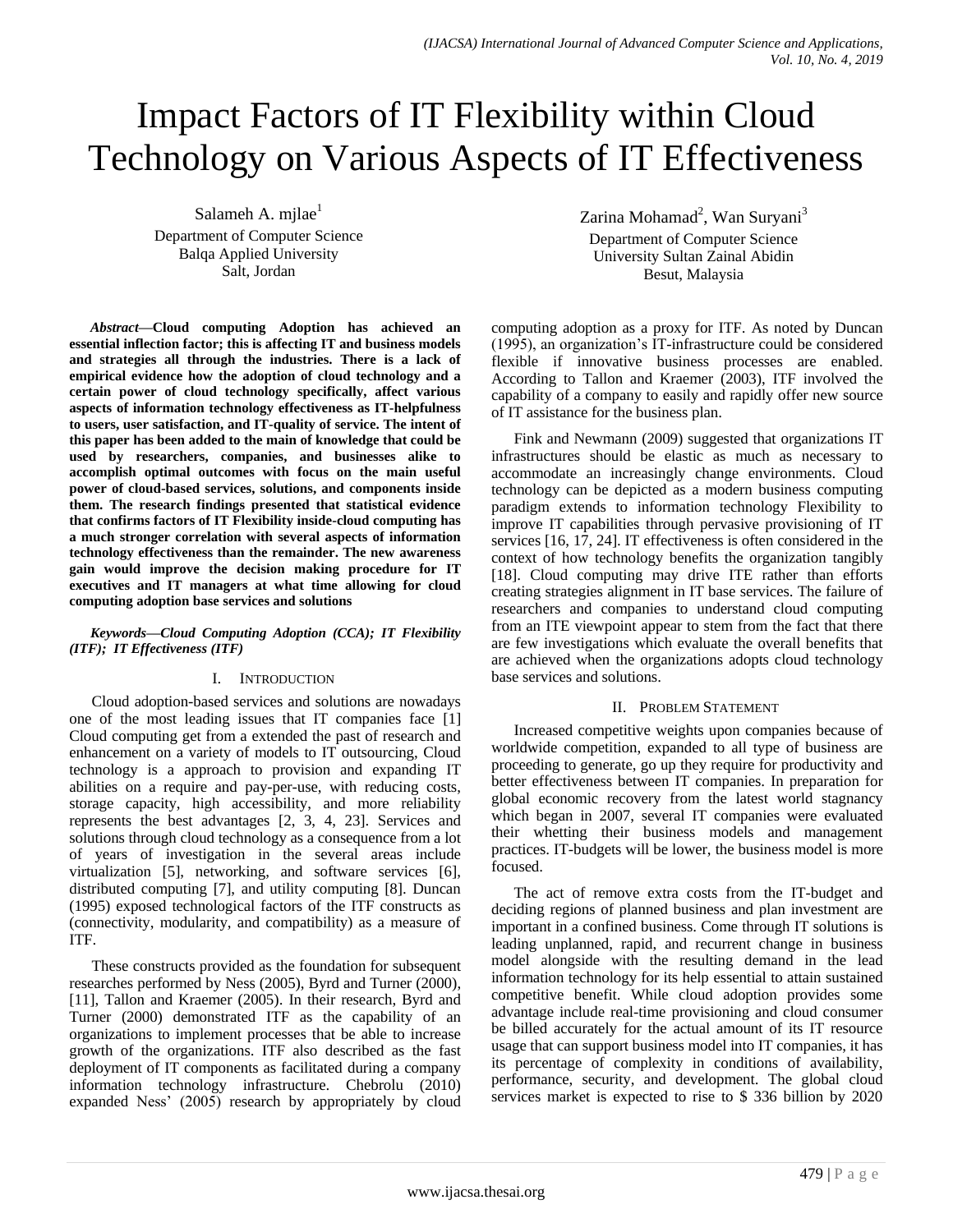from \$ 175 billion in 2015. The Middle East and North Africa region will see the greatest growth in cloud computing between 2014 and 2019.

Total spending on general cloud computing services in 2018 in the Middle East region will rise to \$ 1.5 billion compared with \$ 727 million estimated in 2014. In 2014, the Hashemite Kingdom of Jordan formed a partnership with Microsoft to implement cloud services in the public sector. Projects of the Hashemite Kingdom of Jordan that between 2014 and 2018, it's to spend on cloud technology up to 26.5 % compound yearly increase rate and exceed \$6 million by 2020 Providing that a wide of services and solution of computingrelated as pay-as-you-go base open numerous opportunity for the cloud service providers in that increasing marketplace.

It is not obvious how a number of those IT companies which adopt services and solution on the cloud technology are more successful than what they were before and which solutions or services of CSP, in fact, assist which aspects of those IT companies the majority. Specifically, in light of the literature review, there was a need for empirical proof on the influence of each factor of ITF precise to cloud computing adoption on every aspect of ITF. This research is an try to verify their relationships and to attempt which, if any, factors of ITF precise to cloud technology adoption has a upper correlation with which aspect of ITE.

## III. SIGNIFICANCE OF THE STUDY

The relationship between factors of IT flexibility precise to cloud computing adoption and their aspects of information technology effectiveness among IT companies was investigated and evaluated.

In May 2010, Chief information officer of federal government IT companies offered at NIST cloud technology discussion board with a view to the adoption of services and solutions within cloud technology like Google's Earth platform, Amazon's EC2 infrastructure and Salesforce.com's in aspects of system response time, cost savings, scalability, collaboration capabilities, connectivity and consolidation. NIST started a plan to prompt adoption of cloud technology through knowing basic technical standards. The IT companies in different types of business which are prepared to adoption solutions of cloud technology without empirical evidence how factors of ITF precise to cloud technology adoption impact on the aspect of their information technology effectiveness inside IT companies and this paper provides this evidence.

## IV. RESEARCH METHODOLOGY

# *A. Research Design*

The aim of this non-experimental quantitative correlational research was to examine and measure the relationship between factors of ITF (Compatibility, Modularity, and Connectivity) precise to cloud technology adoption and aspects of ITE The aim of this study was adding to the main of knowledge that could technically be useful by IT companies, business model, and researchers to attain the best outcome from beginning to adoption services and solutions of cloud technology. This paper was intended to work study the degree to which factors of ITF precise to cloud technology adoption correlate with different aspects of ITF in conditions of information technology capability to provide services and solutions to the IT companies in global competitions.

# *B. The Research Work Questions*

*1)* To what extent, if any, is the ITF (Connectivity) specific to cloud technology adoption associated with IT quality of service between IT companies?

*2)* To what extent, if any, is the factor of ITF (Connectivity) specific to cloud technology adoption associated with User Satisfaction between IT companies?

*3)* To what extent, if any, is the factor of ITF (Connectivity) specific to cloud technology adoption associated with IT helpfulness to users between IT companies?

*4)* To what extent, if any, is the factor of ITF (Modularity) specific to cloud technology adoption associated with IT quality of service between IT companies?

*5)* To what extent, if any, is the factor of ITF (Modularity) specific to cloud technology adoption associated with User Satisfaction between IT companies?

*6)* To what extent, if any, is the factor of ITF (Modularity) specific to cloud technology adoption associated with IT helpfulness to users between IT companies?

*7)* To what extent, if any, is the factor of ITF (Compatibility) specific to cloud technology adoption associated with IT quality of service between IT companies?

*8)* To what extent, if any, is the factor of ITF (Compatibility) specific to cloud technology adoption associated with User Satisfaction between IT companies?

*9)* To what extent, if any, is the factor ITF Compatibility) specific to cloud technology adoption associated with IT helpfulness to users between IT companies?

# *C. Hypotheses Test*

 $H1<sub>0</sub>$ : a factor of ITF (Connectivity) precise to cloud computing adoption was not positively associated with IT QoS, between IT companies.

H1a: a factor of ITF (Connectivity) precise to cloud computing adoption was positively associated with IT QoS, between IT companies.

H20: a factor of ITF (Connectivity) precise to cloud computing adoption was not positively associated with user satisfaction, between IT companies.

H2a: a factor of ITF (Connectivity) precise to cloud computing adoption was positively associated with user satisfaction, between IT companies.

H30: a factor of ITF (Connectivity) precise to cloud computing adoption was not positively associated with information technology helpfulness to users, between IT companies.

H3a: a factor of ITF (Connectivity) precise to cloud computing adoption was positively associated with information technology helpfulness to users, between IT companies.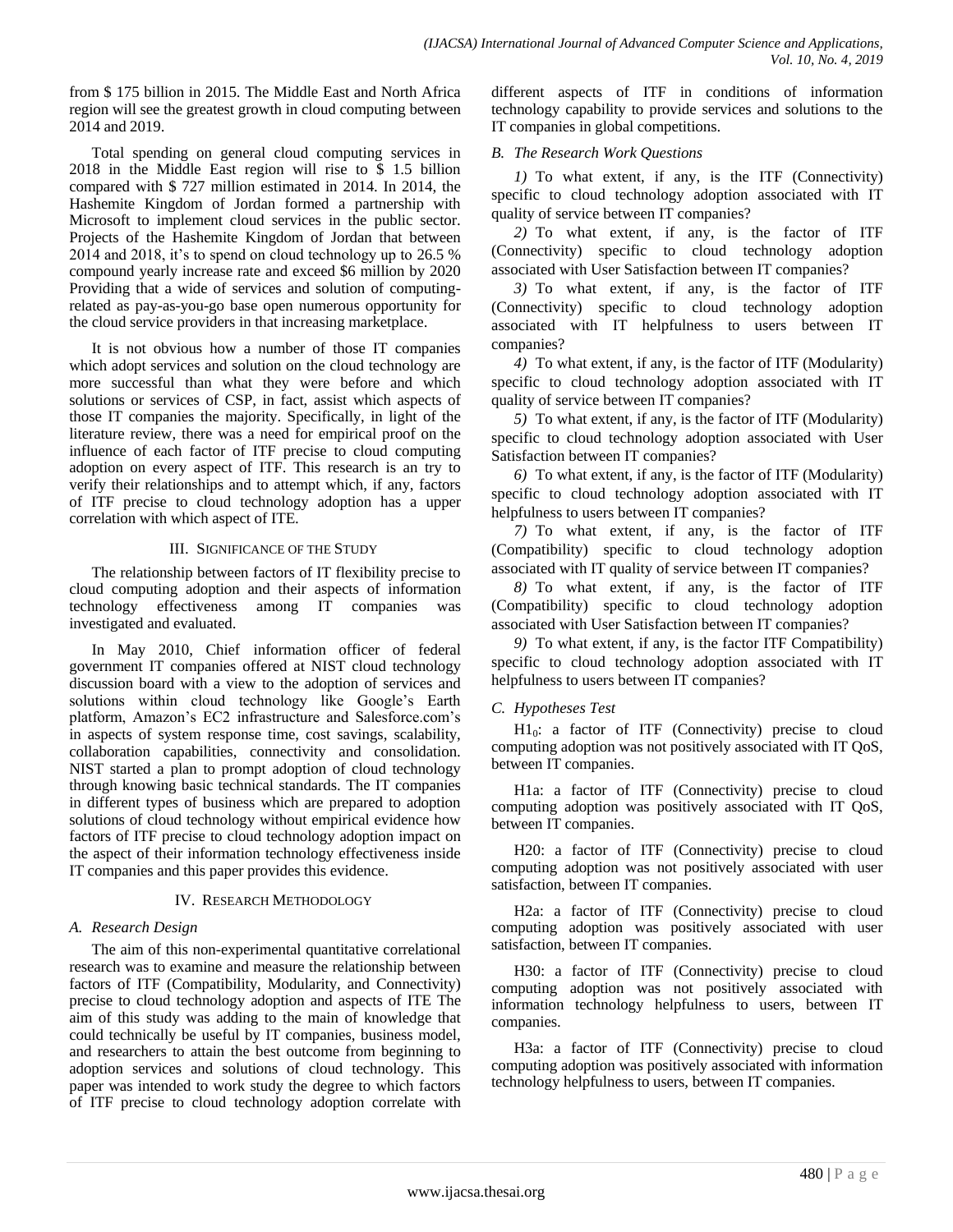H40: a factor of ITF (Modularity) precise to cloud computing adoption was not positively associated with IT QoS, between IT companies.

H4a: a factor of ITF (Modularity) precise to cloud computing adoption was positively associated with IT QoS, between IT companies.

H50: a factor of ITF (Modularity) precise to cloud computing adoption was not positively associated with user satisfaction, between IT companies.

H5a: a factor of ITF (Modularity) precise to cloud computing adoption was positively associated with user satisfaction, between IT companies.

H60: a factor of ITF (Modularity) precise to cloud computing adoption was not positively associated with information technology helpfulness to users, between IT companies.

H6a: a factor of ITF (Modularity) precise to cloud computing adoption cloud was positively associated with information technology helpfulness to users, between IT companies.

H70: a factor of ITF (Compatibility) precise to cloud computing adoption was not positively associated with IT QoS, between IT companies.

H7a: a factor of ITF (Compatibility) precise to cloud computing adoption was positively associated with IT QoS, between IT companies.

H80: a factor of ITF (Compatibility) precise to cloud computing adoption was not positively associated with user satisfaction, between IT companies.

H8a: a factor of ITF (Compatibility) precise to cloud computing adoption was positively associated with user satisfaction, between IT companies.

 $H9<sub>0</sub>$ : a factor of ITF (Compatibility) precise to cloud computing adoption was not positively associated with information technology helpfulness to users, between IT companies.

H9a: a factor of ITF (Compatibility) precise to cloud computing adoption was positively associated with information technology helpfulness to users, between companies.

The purpose of this quantitative correlational study, which takes into account some suppleness in evaluated the relationships between the factors. with an end goal to keep the same reliability along with validity from prior investigate instrumentation and methods by Tallon and Kraemer [14], Ness [6], a 7-point Likert-type scale has been used to perform ordinal dataset value. Previous investigate make use of the base for sure construct elements, measures, in the role of methods for determining and measuring the construct's correlation, validity, in addition to reliability. The research from Pierce [9], Tallon and Kraemer [14] and Ness [6], besides their survey formats, utilized as a method toward accomplishing instrumentation and construct measurement.

The analysis of ordinal scale with values was managed during the chi-square test besides linear and bivariate regression test. The utilize of linear regression test for the ordinal dataset was constant by previous investigate by Pierce [9], Tallon and Kraemer [14] and Ness [6]. The survey questions on ITF by Ness [6], with proper changes to be relevant for services and solution through cloud computing, have been used as part of the whole survey instrument in this research attaining on the whole construct correlation, validity, and reliability between factors of ITF precise to cloud computing adoption and aspects of ITE.

# *D. Conceptual Model*

This research's conceptual model is viewed in Fig. 1. It is an development by Tallon and Kraemer [14], Lawal [19], Ness [10] and Chebrolu [12] research, explore in depth to examine the impact factors of ITF precise to cloud computing adoption and aspects of ITE

# *E. Operational Definition of Variables*

The components from prior investigate by Tallon and Kraemer [14], Ness [10], Chebrolu [12], and Lawal [19], have been used to evaluate the construct of ITE, while the components have been used to evaluate the construct of ITF has been used to assess the construct of factors of ITF within cloud computing and aspects of ITE. This structure of measurement was helped in achieving validity and consistency between this investigate and prior investigate. Adoption of Cloud technology had been many survey questions having already been used to evaluate each factor's power for ITE dependent on a seven-point Likert-type scale. The overall quality of the general construct on ITE was assessment during the average of the means of all construct's factors. The main factors associated to all constructs on this research were as follows: The three factors of ITF within cloud computing adoption: are compatibility (COMP), modularity (MODU) and connectivity (CONN).

- Compatibility. Refers to the capability to share, use, or connect to any kind of data across any technical component [9]. Chung, Tang, and Ahmad (2010) suggested that compatibility within organizations refers to whether the new technology will be compatible with current work practice [26].
- Modularity. Refers to how rapidly technical components can be added, changed or removed to meet new managerial conditions [9], [21], [25]. Pekkarinen (2008) suggested that modularity is the ability to integrate numerous functions within organizations to reduce service complexity and accomplish improved responsiveness to service diversity.
- Connectivity. Refers to how technical components link individuals, functional areas, and applications in organizations to enhance communication and resource sharing throughout an organization. This association could be within or outside of the customary confines of the organization [9], [27].
- Information technology effectiveness. Is often considered in the context of how the technology benefits the organization tangibly [22],[28].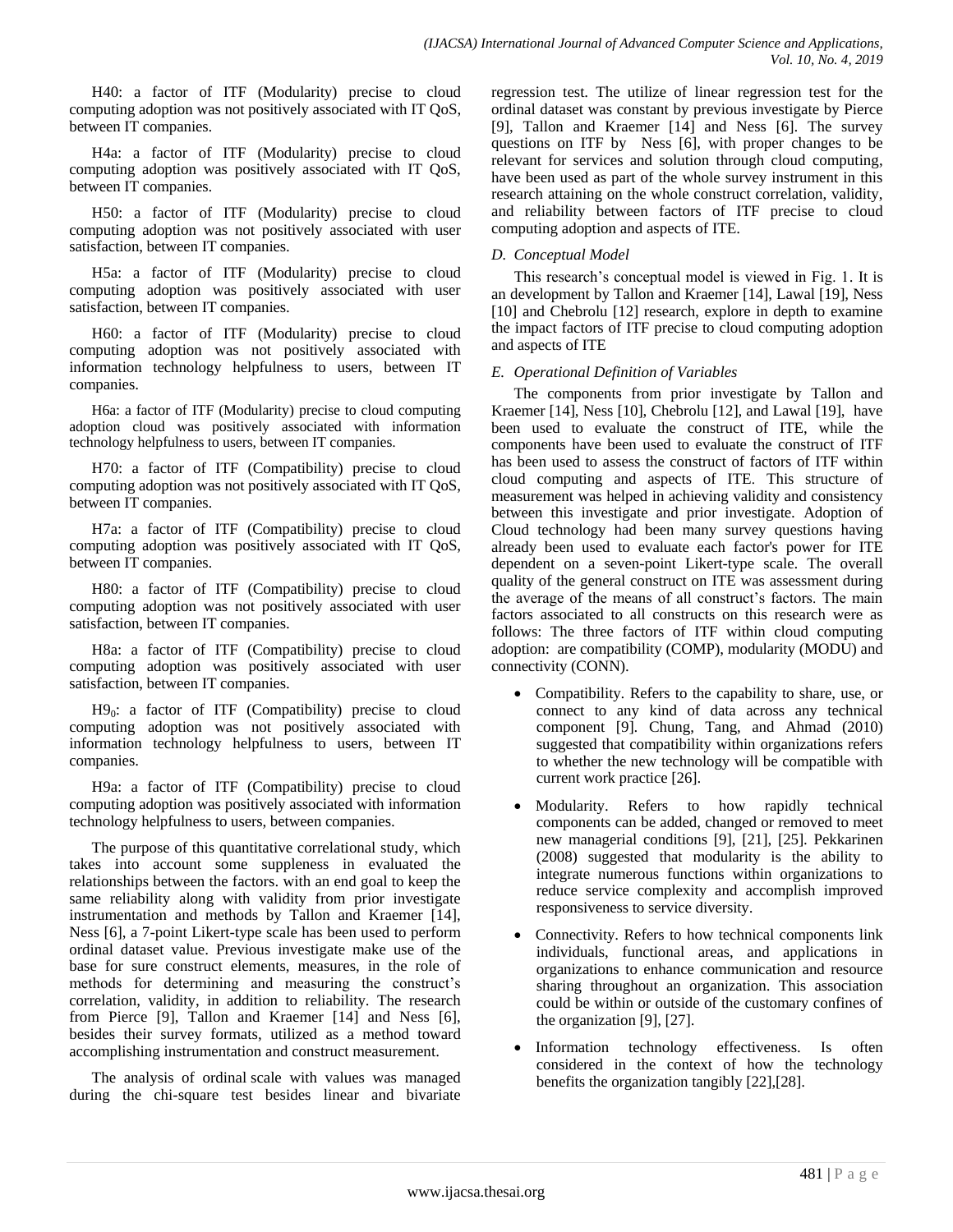

Fig. 1. Shows Conceptual Model.

Information Technology Effectiveness Elements: The main items that were utilized to assess Information Technology effectiveness construct have been taken from previous investigate by Gurbaxani, and Tallon Kraemer, which they utilized to evaluate the model of strategic flexibility. Ness [10] affirmed that aspects had been used to evaluate strategic flexibility appear to be close up associated operationally and provide the good origin to evaluate ITE. These aspects are the overall QoS (ITEF1), user satisfaction with IT (ITEF2) and helpfulness of IT staff to users (ITEF3). This research has been consistency with the previous investigators in concepts of methodology, and so a seven-point Likert-type scale has been used when data gathering and analyze, which represent dataset elements with a view to measurement convenient to size or quality. In linear regression analyze, it is verified that independent variables (IV) in the gather data had a normal distribution before to test.

## *F. Sample*

The sampling method was used from previous investigators were pursued to some extent probable to do again validity and reliability. The aboard population for this research wants to be those who had a broad knowledge of information technology adds to its business model. Including ( CIO, Associate CIO,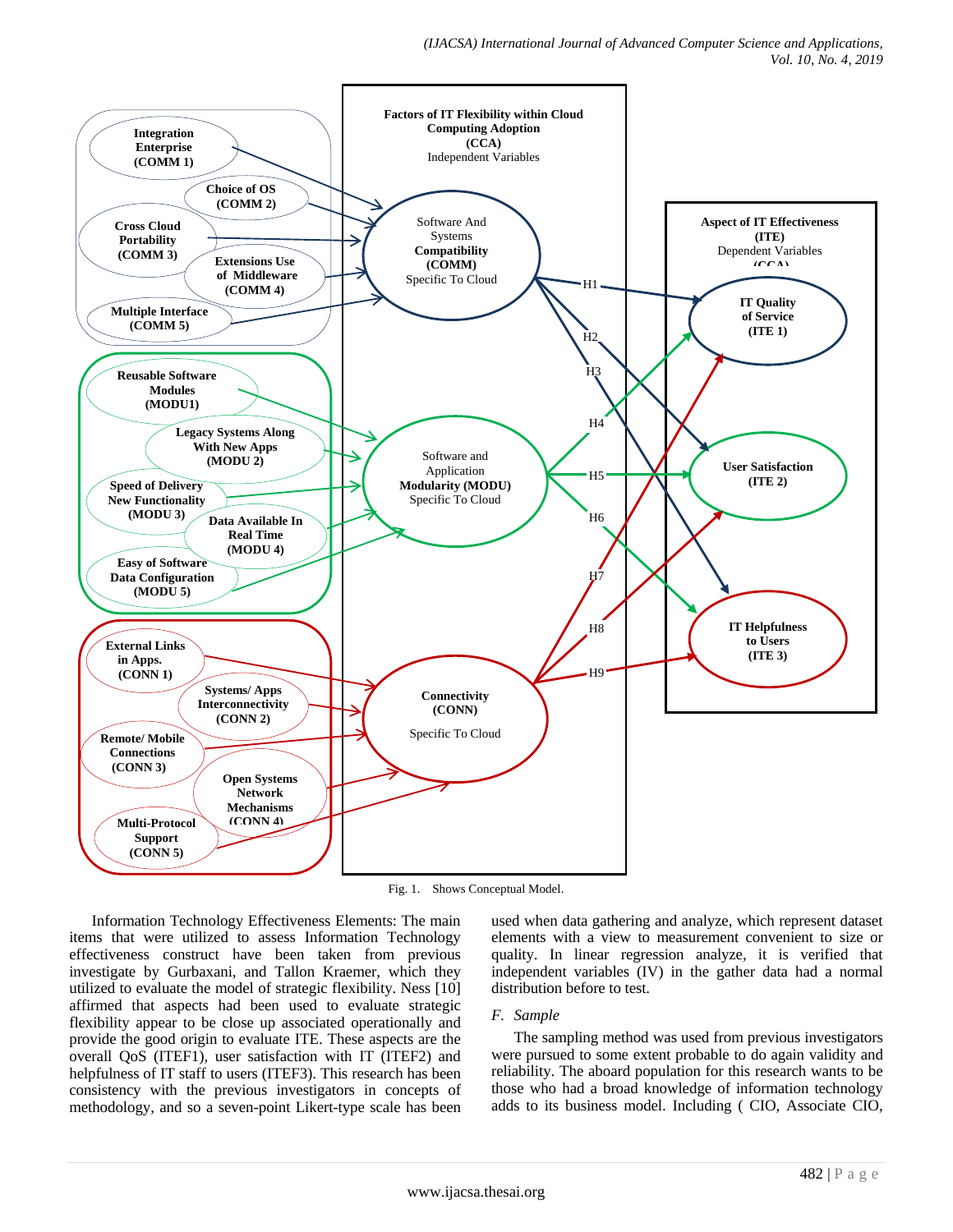Interim CIO, Acting CIO, Global CIO, and Co-CIO). in the position of chief information officer were precise to be content with this population condition. The Survey with Google Forms have been used to draw a random sample of 1221 email addresses of IT staff in a variety of departments within IT companies including sizes (small & medium) from the sampling. A whole of 149 responded were received, in which 132 respondents complete the questionnaire. Seventeen respondents were excluded for not achieving the set conditions. On the 41days, the questionnaire was closed because a appropriate sample was accomplished. Unlike similar studies done by Chebrolu [12], were focused on all size and different business type of IT companies .this research paper is focused on only IT companies within size small and medium only.

## *G. Instrumentation*

The study instrument contains questions that have been proposed to collection data from the participants on IT and cloud technology adoption. The origin of the current research survey instrument has been established on the research done by Lawal [19] and Ness [10], on ITF and ITE. The survey was a mixture of the original survey questions that have been produced by Gurbaxani, Tallon and Kraemer, [13], additionally later have been used by Tallon and Kraemer [14], Chebrolu [12], Ness [10], Lawal [19] and Mjlae<sup>[29]</sup>, for ITF and ITE. The survey questions for ITF have been changed minimally to be appropriate for adoption of cloud computing. In order to recreate the original questionnaire survey, the format and design of the prior questionnaire survey were maintained to add reliability and validity. All questions have been used seven-point Likert-type scale.

## *H. Data Collection and Analysis*

Data has been gathered utilized an online survey instrument. A whole of 149 participants had responded to the survey questionnaire from among 1221 eligible participants list, but only 132 participants provide full answers question. The survey results were downloaded from the Services of Google forms web site. The data has been then moved to IBM SPSS Software version 22. The bi-variate linear regression analysis has been executing as an affirmation to the chi-square outcomes has been obtained. The power of every one relationship between COMP, MODU, CONE, ITEF1, ITEF2, and ITEF3 was evaluate based on the statistical significance value calculated for all factors in addition to the correlation coefficients.

## V. FINDINGS

## *A. Validity and Reliability*

As indicated the G\*Power 3.1, a sample size of 119 was suggested to accomplish the statistical power needed to build up the validity of this research. The survey sample gathered by docs.google.com/forms was totaled 149. Also, a total of Cronbach's Alpha score of 0.805 has been calculated from standardized items that substantiate the interior consistency of this research. Norusis [20] suggested a Cronbach's Alpha score of minimum 0.5 to set up the reliability of a study's measures. These statistical tests have presented that the data has been used in this research are both reliable and valid. Only 143 participants have been answered all 15 questions as several participants select to avoid some questions. Norusis [20] suggested that before calculating a correlation coefficient, a test for data outliners ought to be prepared to avoid misleading outcomes. Whisker plot and A box were done using the entire 143 response data. The whisker plot and box identified three response dataset (35, 40, 82) for ITEFs outside of interquartile scope; while it was recognized sex response datasets (35, 40, 82, 97, 101, 131) for CONE and MODU; and identified eleven response datasets (8, 14,19,28, 35, 40, 82, 97, 101, 112, 131) for COMP outside of interquartile scope. Norusis [20] warn that any data outliners the whisker scope in whisker plot and the box is well chosen an extreme value and should be delete from the total replies data set. as a result, the data sets (8, 14,19,28, 35, 40, 82, 97, 101, 112, and 131) were deleted from this research remain 132 answers intended for the test.

## *B. Analysis and Evaluation*

*1) Linear regression analysis and bivariate correlations:* the total answer dataset to 132, an inter level correlation analysis has been executed on every one paired constructs such as CONN-ITEF1, CONN-ITEF2, CONN-ITEF3, MODU-ITEF1, MODU-ITEF2, MODU-ITEF3, COMP-ITEF1, COMP- ITEF2, and CMOP-ITEF3 as shown in table (2). The array of variables in the bi-variate correlations analysis has been made to ITEF1, ITEF2, ITEF3 were the target dependent variables whereas Connectivity (CONN), Modularity (MODU) and Compatibility (COMP) were the independent variables(IV). The outcome of the analysis was depend on Phi/Pearson's value exposed that positive correlations was existed between CONN - ITEF at  $r = .758$  (p < .001,  $r^2 = 0.574$ ; MODU - ITFE at  $r = 0.772$  ( $p < 0.001$ ,  $r^2 = 0.001$ ,  $r^2 = 0.001$ ,  $r^2 = 0.001$ ,  $r^2 = 0.001$ ,  $r^2 = 0.001$ ,  $r^2 = 0.001$ ,  $r^2 = 0.001$ ,  $r^2 = 0.001$ ,  $r^2 = 0.001$ ,  $r^2 = 0.001$ ,  $r^2 = 0.001$ ,  $r^2 =$ 595), and between COMP - ITEF at  $r = .741$  ( $p < .001$ ,  $r^2 =$ .549). The linear regression analysis was validated the bivariate correlation test outcome by generating the exact calculations.

*2) Pearson's chi-square test:* The Pearson's chi-squared analysis outcome with 132 response data sets as show in table [2], which stand at 335.729,  $p < .001$  for CONN -ITEF1; at 352.392,  $p < .001$  for CONN -ITEF2; 310.497,  $p < .001$  for CONN -ITEF3; 349.114, p < .001 for MODU - ITEF1; 428.361, p < .001 for MODU -ITEF2; 358.983, p <.001 for MODU -ITEF3; 330.701,  $p < .001$  for COMP ITEF1; 359.974, p < .001 for COMP -ITEF2; 350.377, p < .001 for COMP -ITEF3. All the relationships between aspects of ITEF and factors of IT flexibility within cloud computing (CONN, MODU, and COMP) are statistically significant because of pvalue < .001 in case of all of them

*3) Scatter plot analysis:* According to Norusis [7], the heteroscedasticity or inequality of regressions, represent a sequence of random variables with various variances, and therefore square-root transformations are usually used for positive data when addressing the assumption of heteroscedasticity in linear regression analyses. All the paired constructs of CONN -ITEF1, CONN - ITEF2, CONN -ITEF3, MODU -ITEF1, MODU -ITEF2, MODU -ITEF3, COMP - ITEF1, COMP -ITEF2, and COMP -ITEF3 all found to have positive slopes. The technique of square-root transformation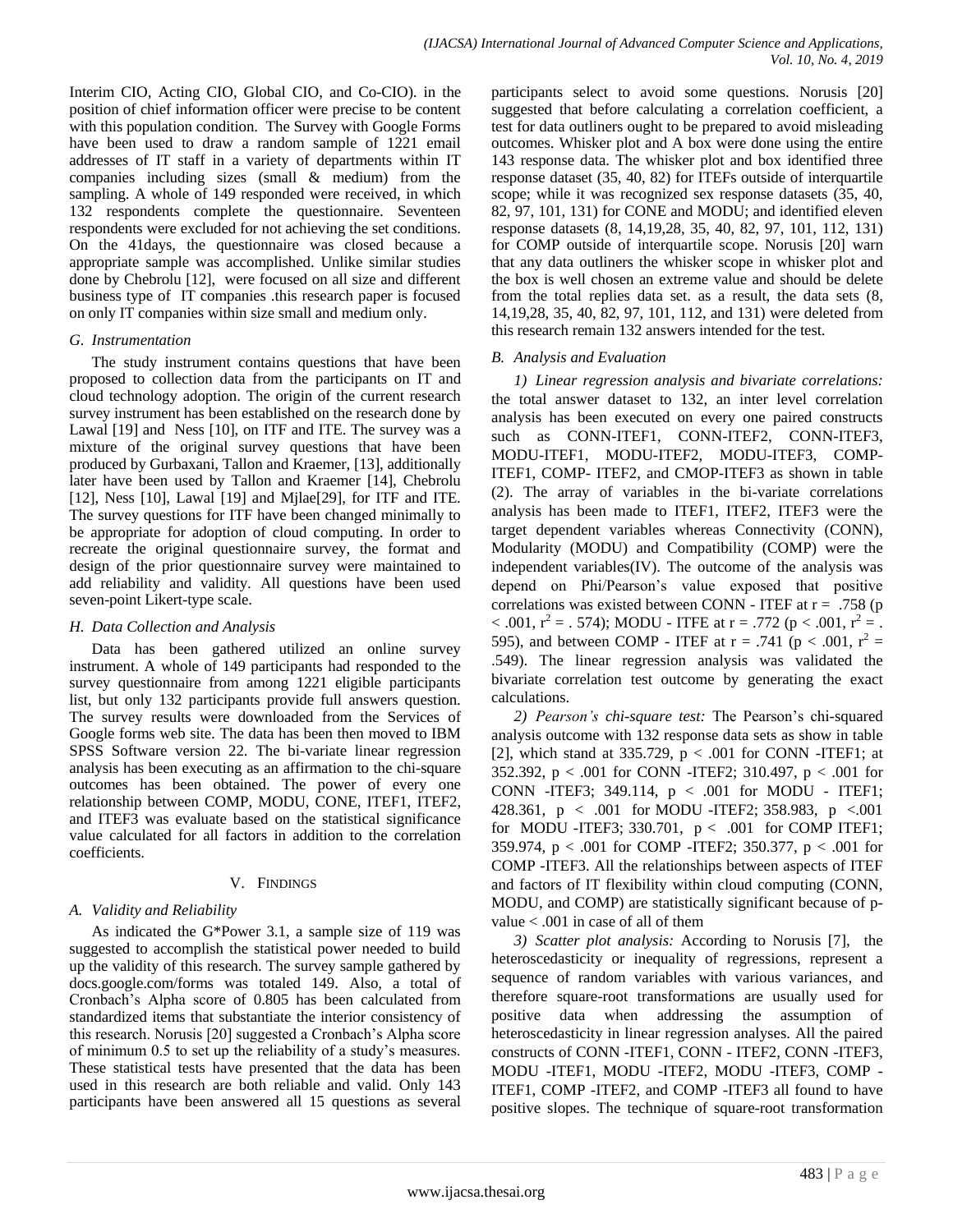for the ITEF1, ITEF2, and ITEF3 constructs was used for further analysis. However, the same kinds of slopes with similar r2 linear values are obtained.

*4) Normal P-P plot for √ITEF1, √ITEF2, √ITEF3, CONN, MODU, and COMP:* According to Norusis [20], an assumption of hypothesis testing is a normal distribution of values of the dependent variables. To show that √ITEF1,√ITEF2, and √ITEF3 had normal distribution at the reduced response dataset of 132, the observed increasing probability was plotted against the estimated cumulative probability for √ITEF1, √ITEF2, and √ITEF3. It was found that the standardized values represent the normal distribution of the dependent variables and agree with the condition of homoscedasticity for linear regression analysis. Hence, the 132 data sets represent in √ITEF1, √ITEF2, √ITE.F3 for this research were convincing and applicable for parametric linear regression test. In the same way, the pragmatic cumulative probability was plotted beside the expected increasing probability for three independent variables (CONN, MODU, COMP) to ensure that the 132 datasets were applicable and suitable for linear regression test.

*5) The chi-square, linear regression, and bivariate correlations analysis with*  $\sqrt{ITEF}$  (1-3): the Chi-square, linear regression, and bivariate correlations analysis were executed by the  $\sqrt{I}$  ITFE transformation for all paired constructs and found out that  $(r^2)$  - values of each one correlation is roughly the same values as shown in Table II.

The Linear Regression analysis and Bivariate Correlations for each factor of IT flexibility within cloud computing and Aspects of ITEF: The linear regression and bivariate correlations analyses were executed for every of the 45 paired constructs as shown in Table III (15 factors of IT flexibility within cloud computing times 3 aspects of ITEF). Also, discovered that MODU1  $*$  ITEF2 ( $r^2$ =.511, p<.001) have the strongest correlation between all probably paired constructs at the level of factors of IT flexibility within cloud computing have been utilized in the research. The all pairs in terms of correlation values  $(r^2)$  are as shown in Table III. the paired of constructs relating two Sub-factors of Compatibility (COMP) variable make it to the list as their  $(r^2)$  values were lower than 0.150, whereas all paired constructs remaining relating Subfactors of Modularity (MODU), CONN1 (External Links in Applications), COMP5(Multiple Interface), CONN2 (Systems/Apps Interconnectivity) and MODU2(Legacy Systems Along With New Apps) have been stronger correlations with each precise aspect of information technology effectiveness (ITEF1, ITEF2, ITEF3) that have been utilized in this Research. Also, COMP1 (Integration Enterprise) have fewer correlations with each precise aspect of information technology effectiveness (ITEF1, ITEF2, ITEF3).

# *C. Test of Hypotheses*

An assessment of the investigation findings has been executing to evaluation the researcher's hypotheses. The strength and direction of the relationships between the variables were an assessment by the  $(r^2)$  value of every correlation computation. The  $(r^2)$  values as shown in Table II represent the inter-scale correlation results for IV (ITEF1, ITEF2, ITEF3) which along with p-value have been used to accept, or reject nine hypotheses. The nine null hypotheses have been rejected because the p-value of .000 was less than the significance level of .05 to test [20].

TABLE I. THE CHI-SQUARE CROSSTABS, LINEAR REGRESSION AND BIVARIATE CORRELATION ANALYSIS RESULTS FOR FACTORS OF ITF WITHIN CLOUD COMPUTING AND ITEF

| Variable                         | <b>Pearson Chi-Square</b> | Pearson's R | $R-Square(r2)$ | Sig. $(2-tailed)$ (p) |
|----------------------------------|---------------------------|-------------|----------------|-----------------------|
| Connectivity * IT Effectiveness  | 646.441                   | .758        | .574           | $.000 \, (< .001)$    |
| Modularity * IT Effectiveness    | 764.211                   | .772        | .595           | $.000 \le 0.001$      |
| Compatibility * IT Effectiveness | 767.691                   | .741        | .549           | $.000 \, (< .001)$    |

| TABLE II. | THE CHI-SOUARE CROSSTABS. LINEAR REGRESSION AND BIVARIATE CORRELATION ANALYSIS RESULTS FOR FACTORS OF ITF WITHIN CLOUD |
|-----------|------------------------------------------------------------------------------------------------------------------------|
|           | COMPUTING VERSUS ASPECTS OF ITEF                                                                                       |

| <b>Variable</b>       | Pearson<br><b>Chi-Square</b> | Pearson's Correlation (r) | $R-Square(r2)$ | Sig. $(2-tailed)$ (p) |
|-----------------------|------------------------------|---------------------------|----------------|-----------------------|
| Connectivity * ITEF1  | 335.729                      | .709                      | .502           | $.000 \, (< .001)$    |
| Connectivity * ITEF2  | 352.392                      | .711                      | .505           | $.000 \, (< .001)$    |
| Connectivity * ITEF3  | 310.497                      | .653                      | .426           | $.000 \, (< .001)$    |
| Modularity * ITEF1    | 349.114                      | .695                      | .483           | $.000 \, (< .001)$    |
| Modularity * ITEF2    | 428.361                      | .727                      | .528           | $.000 \, (< .001)$    |
| Modularity * ITEF3    | 358.983                      | .686                      | .470           | $.000 \, (< .001)$    |
| Compatibility * ITEF1 | 330.701                      | .674                      | .454           | $.000 \, (< .001)$    |
| Compatibility * ITEF2 | 359.974                      | .684                      | .467           | $.000 \, (< .001)$    |
| Compatibility * ITEF3 | 350.377                      | .667                      | .444           | $.000 \, (< .001)$    |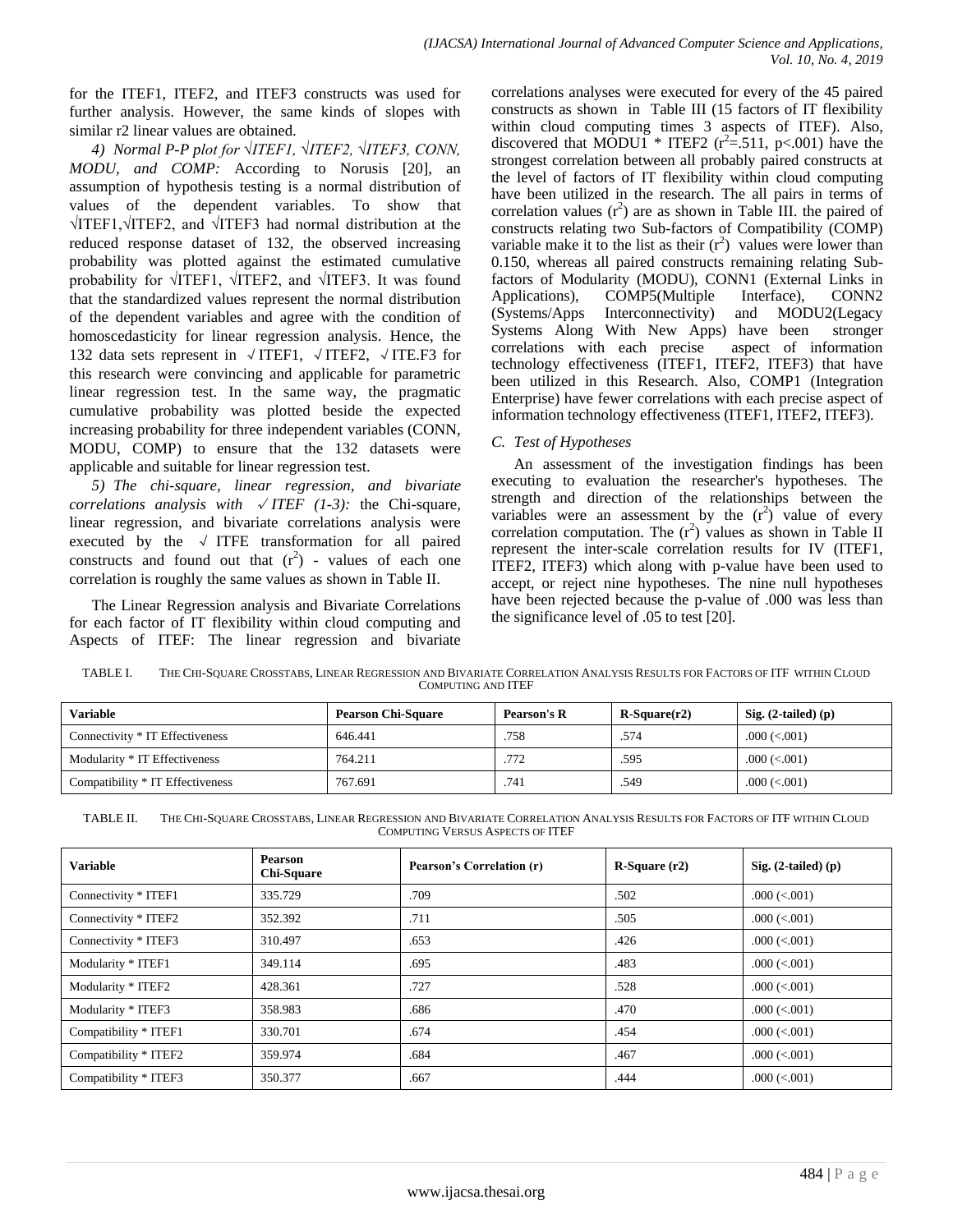TABLE I. THE LINEAR REGRESSION AND BIVARIATE CORRELATION ANALYSIS RESULTS FOR THE TOP TEN FACTORS OF ITF WITHIN CLOUD COMPUTING VERSUS ASPECTS OF ITEF

| Sig. (2-tailed) (p) |
|---------------------|
|                     |
|                     |
|                     |
|                     |
|                     |
|                     |
|                     |
|                     |
|                     |
|                     |
|                     |
|                     |
|                     |
|                     |
|                     |
|                     |
|                     |
|                     |
|                     |
|                     |
|                     |
|                     |
|                     |
|                     |
|                     |
|                     |
|                     |
|                     |
|                     |
|                     |
|                     |
|                     |
|                     |
|                     |
|                     |
|                     |
|                     |
|                     |
|                     |
|                     |
|                     |
|                     |
|                     |
|                     |
|                     |
|                     |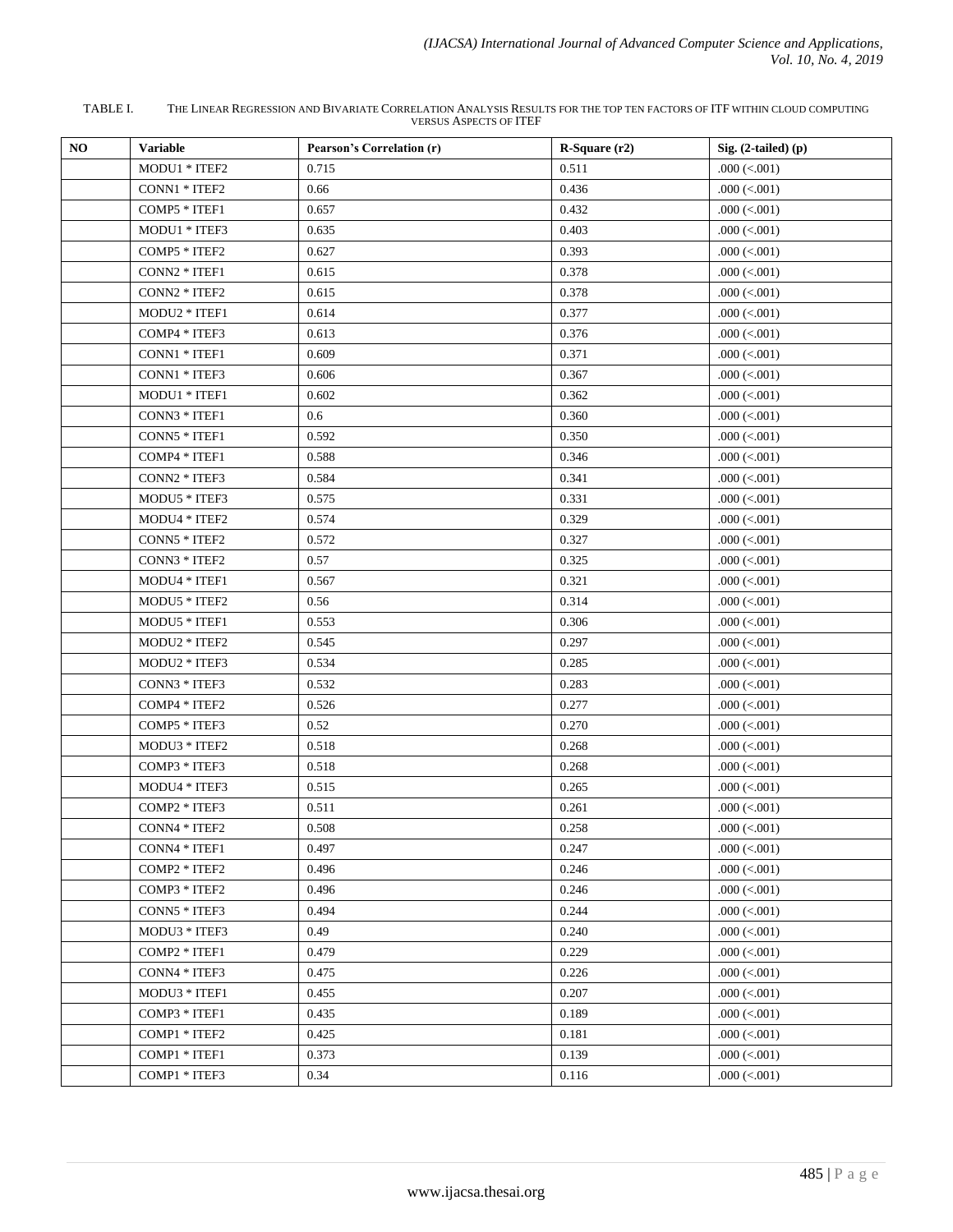## *1)* Hypothesis 1: CONN associated with ITEF1

 $H1<sub>0</sub>$ : a factor of ITF (Connectivity) precise to cloud computing adoption was not positively associated with IT QoS, among IT companies.

H1a: a factor of ITF (Connectivity) precise to cloud computing adoption was positively associated with IT QoS, among IT companies.

## Finding  $1: H1_0$  Rejected

The factor of ITF (Connectivity) precise to cloud computing adoption did positively correlate with IT QoS. The values for CONN as shown in Table II confirmed a positive correlation between a factor of ITF (Connectivity) precise to cloud computing adoption and ITEF1. The values for CONN were r=.709,  $r^2$ =.502, p<.001; hence, the findings confirmed a positive correlation with IT QoS.

#### *2)* Hypothesis 2: CONN associated with ITEF2

 $H1<sub>0</sub>$ : a factor of ITF (Connectivity) precise to cloud computing adoption was not positively associated with user satisfaction, among IT companies.

H1a: a factor of ITF (Connectivity) precise to cloud computing adoption was positively associated with user satisfaction, among IT companies.

#### Finding 2:  $H2<sub>0</sub>$  Rejected

The factor of ITF (Connectivity) precise to cloud computing adoption did positively correlate with user satisfaction. The values for CONN as shown in Table II confirmed a positive correlation between a factor of ITF (Connectivity) precise to cloud computing adoption and **ITEF2.** The values for CONN were r=.711,  $\vec{r}^2 = .505$ , p<.001; hence, the findings confirmed a positive correlation with user satisfaction.

#### *3)* Hypothesis 3: CONN associated with ITEF3

H3 $_0$ : a factor of ITF (Connectivity) precise to cloud computing adoption not positively associated with information technology helpfulness to users, among IT companies.

H3a: a factor of ITF (Connectivity) precise to cloud computing adoption was positively associated with information technology helpfulness to users, among IT companies.

#### Finding  $3: H3<sub>0</sub>$  Rejected

The factor of ITF (Connectivity) precise to cloud computing adoption did positively correlate with IT helpfulness to users. The values for CONN as shown in Table II confirmed a positive correlation between a factor of ITF (Connectivity) precise to cloud computing adoption and **ITEF3.** The values for CONN were r=.653,  $r^2 = .426$ , p<.001; hence, the findings confirmed a positive correlation with IT helpfulness to users.

#### *4)* Hypothesis 4: MODU associated with ITEF1

H40: a factor of ITF (Modularity) precise to cloud computing adoption was not positively associated with IT QoS, among IT companies.

H4a: a factor of ITF (Modularity) precise to cloud computing adoption was positively associated with IT QoS, among IT companies.

### Finding 4:  $H4<sub>0</sub>$  Rejected

The factor of ITF (Modularity) precise to cloud computing did positively correlate with IT QoS. The values for MODU as shown in Table II confirmed a positive correlation between a factor of ITF (Modularity) precise to cloud computing adoption and ITEF1. The values for MODU were  $r=.695$ ,  $r^2=.483$ , p<.001; hence, the findings confirmed a positive correlation with IT QoS.

## *5)* Hypothesis 5: MODU associated with ITEF2

 $H5<sub>0</sub>$ : a factor of ITF (Modularity) precise to cloud computing adoption cloud was not positively associated with user satisfaction, among IT companies.

H5a: a factor of ITF (Modularity) precise to cloud computing adoption was positively associated with user satisfaction, among IT companies.

#### Finding 5:  $H5<sub>0</sub>$  Rejected

The factor of ITF (Modularity) precise to cloud computing adoption did positively correlate with user satisfaction. The values for MODU as shown in Table II confirmed a positive correlation between a factor of ITF (Modularity) precise to cloud computing adoption and ITEF2. The values for MODU were r=.727,  $r^2$ =.528, p<.001; hence, the findings confirmed a positive correlation with user satisfaction.

## *6)* Hypothesis 6: MODU associated with ITEF3

 $H6<sub>0</sub>$ : a factor of ITF (Modularity) precise to cloud computing adoption was not positively associated with information technology helpfulness to users, among IT companies.

H6a: a factor of ITF (Modularity) precise to cloud computing adoption was positively associated with information technology helpfulness to users, among IT companies.

## Finding 6: H6<sub>0</sub> Rejected

The factor of ITF (Modularity) precise to cloud computing adoption did positively correlate with information technology helpfulness to users. The values for MODU as shown in Table II confirmed a positive correlation between a factor of ITF (Modularity) precise to cloud computing adoption and **ITEF3.** The values for MODU were r=.686,  $r^2$ =.470, p<.001; hence, the findings confirmed a positive correlation with information technology helpfulness to users.

*7)* Hypothesis 7: COMP associated with ITEF1

 $H7<sub>0</sub>$ : a factor of ITF (Compatibility) precise to cloud computing adoption was not positively associated with IT QoS, among IT companies

H7a: a factor of ITF (Compatibility) precise to cloud computing adoption was positively associated with IT QoS, among IT companies.

## Finding 7:  $H7_0$  Rejected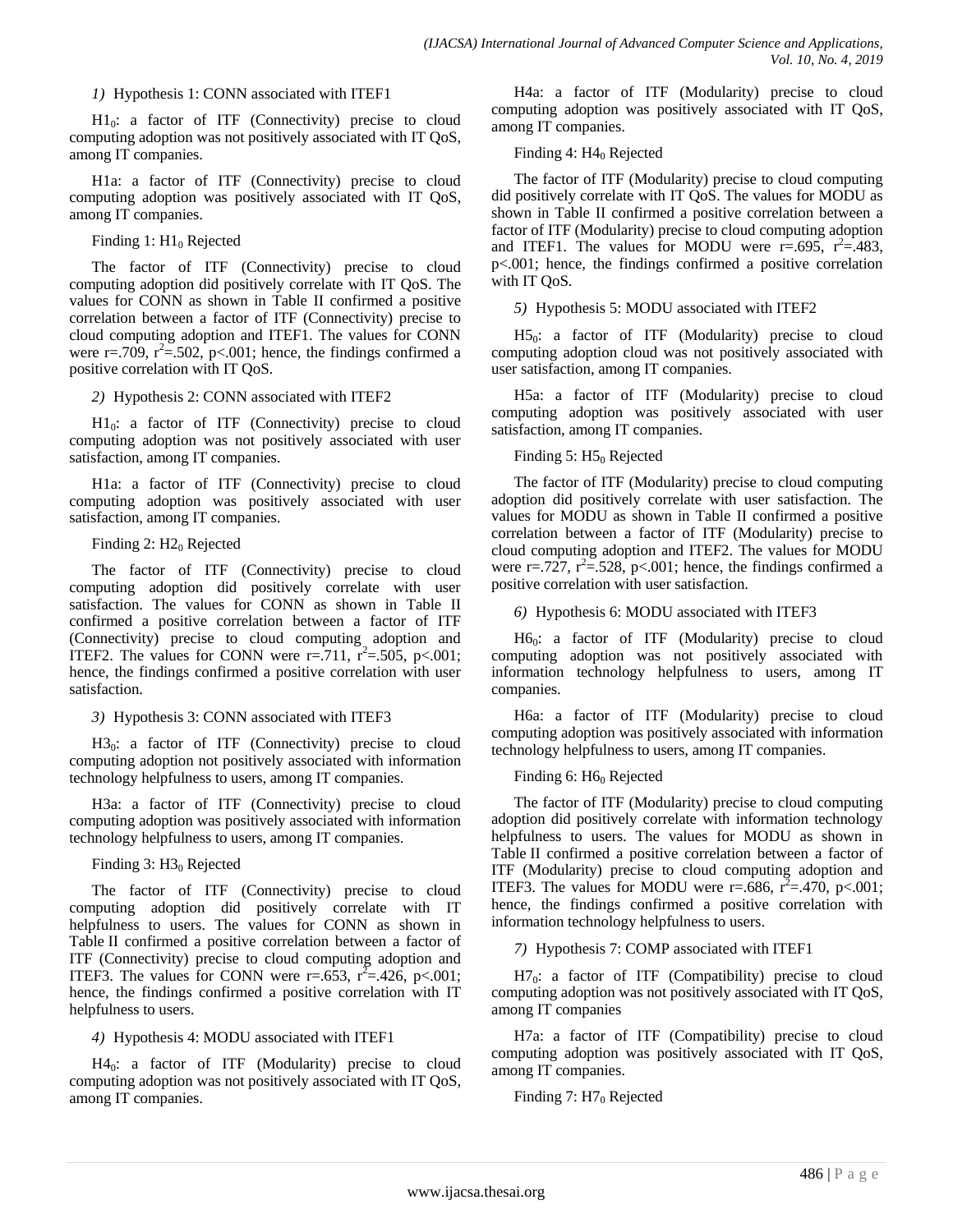The factor of ITF (Compatibility) precise to cloud computing adoption did positively correlate with IT QoS. The values for COMP as shown in Table 2 confirmed a positive correlation between a factor of ITF (Compatibility) precise to cloud computing adoption and ITEF1. The values for COMP were r=.674,  $r^2$ =.454, p<.001; hence, the findings confirmed a positive correlation with IT QoS.

# *8)* Hypothesis 8: COMP associated with ITEF2

 $H8_0$ : a factor of ITF (Compatibility) precise to cloud computing adoption was not positively associated with user satisfaction, among IT companies.

H8<sub>a</sub>: a factor of ITF (Compatibility) precise to cloud computing adoption was positively associated with user satisfaction, among IT companies.

## Finding 8:  $H8<sub>0</sub>$  Rejected

The factor of ITF (Compatibility) precise to cloud computing adoption did positively correlate with user satisfaction. The values for *COMP* as shown in Table 2 confirmed a positive correlation between a factor of ITF (Compatibility) precise to cloud computing adoption and **ITEF2.** The values for *COMP* were r=.684,  $r^2 = .467$ , p<.001; hence, the findings confirmed a positive correlation with user satisfaction.

# *9)* Hypothesis 9: COMP associated with ITEF3

 $H9<sub>0</sub>$ : a factor of ITF (Compatibility) precise to cloud computing adoption was not positively associated with information technology helpfulness to users, among IT companies.

H9a: a factor of ITF (Compatibility) precise to cloud computing adoption was positively associated with information technology helpfulness to users, among IT companies.

# Finding 9:  $H9_0$  Rejected

The factor of ITF (Compatibility) precise to cloud computing adoption did positively correlate with information technology helpfulness to users. The values for COMP as shown in Table II confirmed a positive correlation between a factor of ITF (Compatibility) precise to cloud computing adoption and ITEF3. The values for COMP were  $r = .667$ ,  $r^2 = .444$ , p<.001; hence, the findings confirmed a positive correlation with information technology helpfulness to users.

These findings are reliable with previous investigate been done by Lawal [19], Ness [10] and Chebrolu [12] which confirmed a positive correlation between factors of ITF (compatibility, modularity, and connectivity) within cloud technology and ITE. Setting a bar on the  $r^2$  values from Table II as greater than 0.40, the conceptual model diagram is updated see Fig. 2. Similarly, depending on the values from Table II, and with a bar on the  $r^2$  values as greater than 0.40, a minimized conceptual model diagram for Sub-Factors of ITF precise to Cloud Computing Adoption and aspects of ITE as shown in Fig. 3.



Fig. 2. Updated Conceptual Model for Factors of ITF Specific to the Cloud and Various Aspects of ITFE with  $r^2$  Values < 0.40.



Fig. 3. Minimized Conceptual Model for Factors of ITF Specific to the Cloud and Various Aspects of ITE with  $r^2$  Values < 0.40.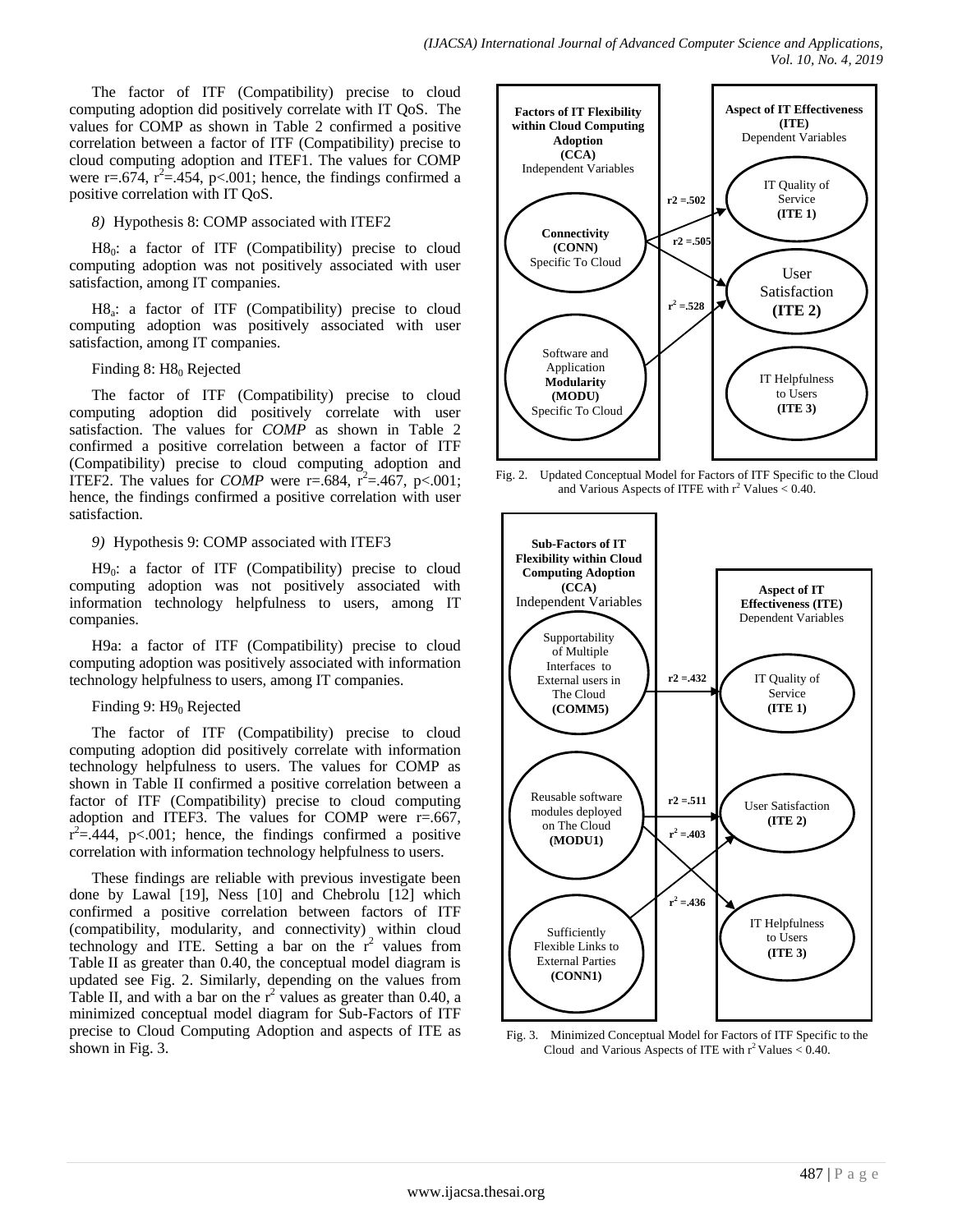## VI. SUMMARY

This paper presented new empirical evidence that correlation between factor of ITF Modularity (MODU) specific to cloud and User Satisfaction (ITEF2) has the highest correlation  $(r=.727, r^2=.528, p<.001)$  among fife paired constructs at the level of cloud computing capabilities have been utilize in this research, followed by Connectivity (*CONN*) precise to cloud with User Satisfaction (ITEF2) (r=.711,  $\hat{r}^2$ =.505, p<.001), Connectivity (*CONN*) precise to cloud with information technology  $QoS$  (ITEF1) (r=.709, r<sup>2</sup>=.502, p<.001), Modularity (MODU) precise to cloud with information technology QoS (ITEF1)  $(r=.695, r^2=.483, p<.001)$ and Modularity (MODU) precise to cloud with IT Helpfulness To Users (ITEF3) (r=.686, r<sup>2</sup>=..470, p<.001). Which are the three paired constructs with lower than 0.20 of their  $r^2$  values? Correlation between Compatibility (COMP) precise to cloud with information technology QoS (ITEF1) has correlation  $(r=.335, r^2=.189, p<.001)$ , Compatibility (COMP) with User Satisfaction (ITEF2) has correlation ( $r = .425$ ,  $r^2 = .181$ ,  $p < .001$ ) and Compatibility (COMP) with information technology Helpfulness To Users (ITEF3) has correlation  $(r=0.34, r^2=116, r^2)$ p<.001) .This paper presented new proof that several Factors of ITF precise Cloud Computing have been utilizing in this paper have a much higher impact on ITF than others have. Some authors have researched the impact of various constructs on ITE among IT companies, either as paired factors to evaluation business model and value through competitive benefit. On the other hand, this paper has been filled in the knowledge gap in the literature review because it concentrates on the impact of fifteen various aspects of cloud technology within IT companies.

#### VII.IMPLICATIONS

To determine the prioritization and dominance of modularity (MODU) precise to cloud over cloud connectivity (CONN) and compatibility (COMP) precise to cloud on several aspects of ITE (ITEF1, ITEF2, ITEF3), (see Table I). IT managers and IT executives could more effectively decide where, how and which Factors of ITF (Connectivity, Modularity, Compatibility) used of adoption of cloud computing toward assign financial resources for the implementation, maintenance, and deployment of their complex IT frameworks in their companies. The linear regression analysis has been used in this research confirmed that Modularity precise to the cloud is more dominant than connectivity precise to cloud additionally, connectivity more dominant than compatibility precise to cloud on different aspects of ITE. The implication of this investigate finding is that IT managers and IT executives should assign increasingly financial resources toward software and application modularity inside cloud than resources to connectivity and software and systems compatibility precise to cloud to enhancing ITE.

IT executives and managers should assign additional financial resources towards MODU1 (reusable software modules) and MODU2(legacy systems along with new apps) which are the top two subfactors of ITF specific to the cloud which has a higher positive impact on different aspects of ITE as listed in Fig. 2. The findings from this research represented only firms in the Hashemite Kingdom of Jordan; the results should be interpreted as representing the IT sector.

Lastly, since the participants were IT manager that is playing a CIO role in different IT companies, the research findings in this paper have contribution on the current knowledge of the relationships between Factors of information technology Flexibility precise Cloud Computing adoption (compatibility, modularity, connectivity), and several aspects of ITE has been used in this paper.

The findings addressed the benefits of used Factors and subfactors of ITF within Cloud Computing on aspects of ITE and would improve the decision making the procedure for IT executive and manager when taking into consideration the cloud computing adoption and its business models.

## VIII. RECOMMENDATIONS

The study's recommendations are that IT executives and managers should assign increasingly financial resources toward software and application modularity inside cloud technology than resources to cloud connectivity and software and systems compatibility inside cloud in order to enhance their ITE, This research could be repeated with a quantitative method with the same variables on how a precise type of cloud service model IaaS, PaaS and SaaS or how a precise type of deployment model public, private and hybrid would impact on ITE . Additionally, the author recommends that this study be repeated with a similar quantitative correlative study to analyze the same variables by another type of business with more precise. IT managers could use this new knowledge and awareness when allocate financial resources and their human to enhancing their ITE and deliver services and solutions through the cloud to their business in a dynamic market.

## IX. CONCLUSIONS AND FUTURE WORK

This study contributed to the limited literature regarding cloud computing adoption and implementation among IT Organizations in Jordan. The findings from the study provided statistical evidence that the combination of the three factors of ITF (compatibility, modularity, and connectivity), have a positive relationship with ITE.

The inferences of this study for researchers encompass the inclusion of other forms of ITF in future studies that could improve comprehension of the phenomenon, and enhance ITE. Further, the present research analyzed ITF and effectiveness, associated with cloud adoption and implementation from the perspective of IT companies. Within the Jordan, this study could also be extended by taking into consideration the perspective of cloud-based vendors and analyzing the challenges they encounter in deploying their solutions at IT companies. Also, this study was based on any of the cloud computing service models.

Additionally, the results of this research can be used in the educational, health, industrial and governmental sectors to improve performs.